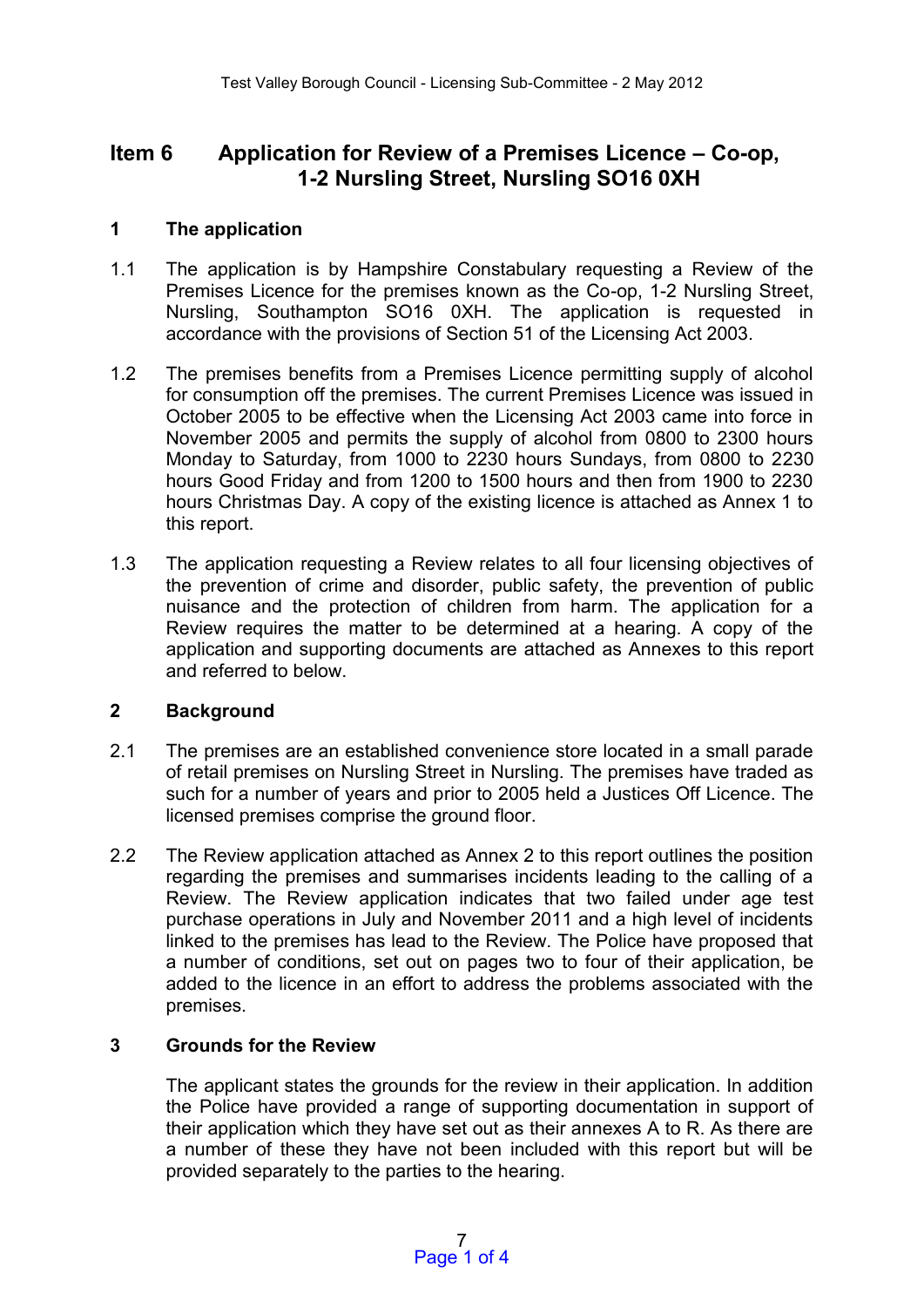# **4 Relevant Representations – Responsible Authorities**

- 4.1 **Hampshire County Council Trading Standards Service –** wishes to support the application for Review and has submitted a representation attached as Annex 3 to this report.
- 4.2 **Test Valley Borough Council** Environmental Health Unit the Environmental Protection Team have no representation to make in respect of the licensing objective of the prevention of public nuisance. In respect of the licensing objective of public safety, the Commercial Team ask that the licence holder ensure they have a suitable risk assessment which covers the potential of threatening behaviour and verbal and physical assault on staff members.
- 4.3 **Hampshire Fire and Rescue Service –** does not wish to make a representation.
- 4.4 **Hampshire County Council Safeguarding Unit –** does not wish to make any representation.

#### **5 Relevant Representations – Interested Parties**

5.1 There are no representations from interested parties.

#### **6 Policy Considerations**

6.1 It is considered that the following extracts from the guidance issued by the Secretary of State under section 182 of the Licensing Act 2003 are relevant.

2.1-2.18 – Crime and disorder 2.38-2.40 – Public nuisance 2.51 – Protection of children from harm 9.19-9.28 – Hearings 10.1-10.18 - Conditions 11.1-11.22 – Reviews

A copy of the Secretary of State's Guidance will be provided at the meeting for Members of the Committee. Additional copies can be obtained from the Home Office website.

6.2 It is considered that the following extracts from the Licensing Authority's own Statement of Licensing Policy are relevant to this application:

#### Section A: Prevention of Crime and Disorder

The Statement of Licensing Policy has been provided to Members of the Committee. Additional copies will be provided at the hearing. Copies can also be obtained from the Licensing Section of the Legal and Democratic Service or downloaded from the Council's website.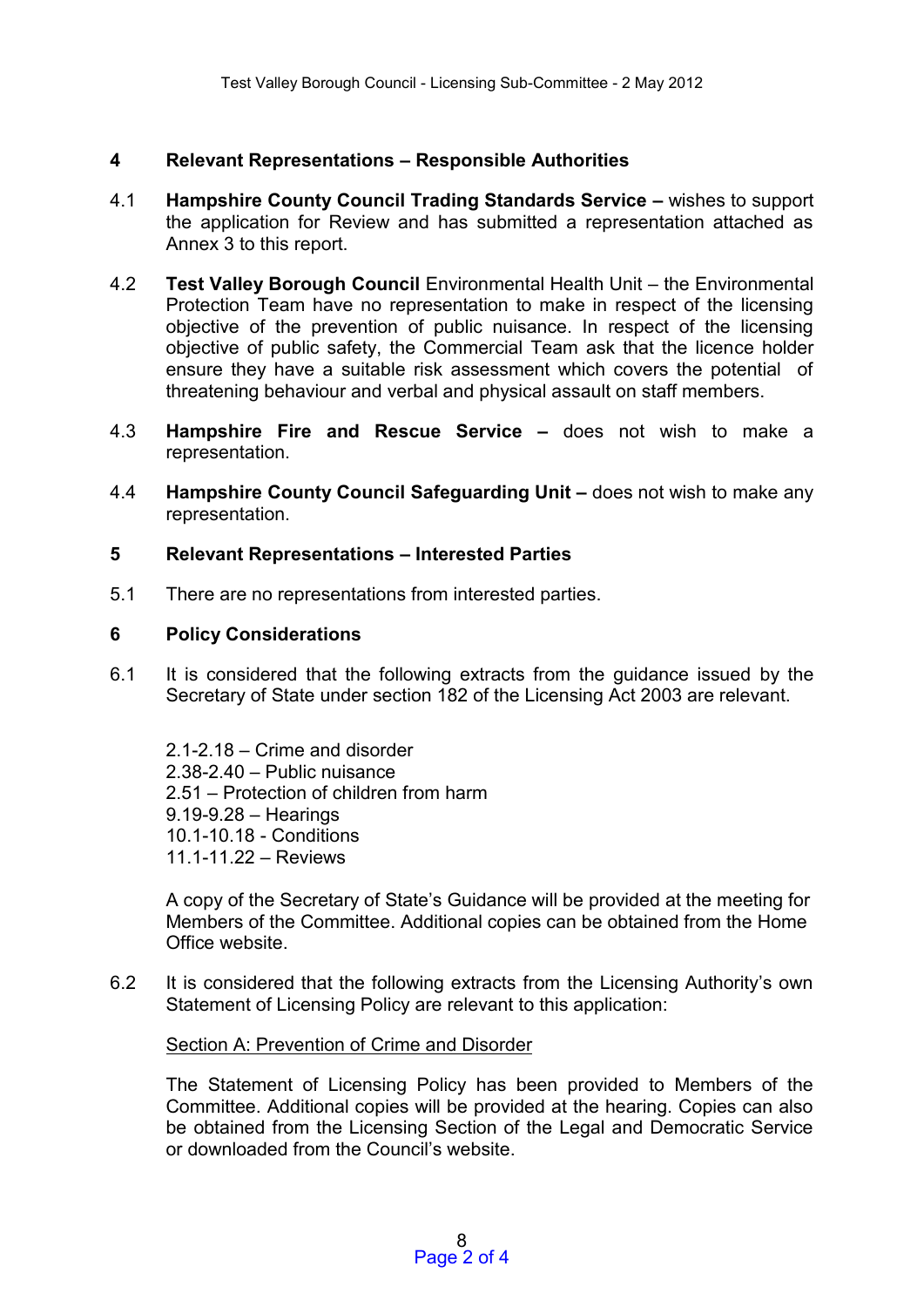# **7 Observations**

- 7.1 The Committee is obliged to determine this application with a view to promoting the four licensing objectives of prevention of crime and disorder, public safety, prevention of public nuisance and the protection of children from harm. In making its decision, the Committee is also obliged to have regard to the national Guidance and the Council's own Statement of Licensing Policy. The Committee must also have regard to all of the representations made and the evidence it hears. The Committee must take such of the following steps as it considers necessary for the promotion of the licensing objectives:
	- a) Modify the conditions of the Premises Licence, by altering or omitting or adding to them.
	- b) Exclude a licensable activity from the scope of the licence.
	- c) Remove the Designated Premises Supervisor.
	- d) Suspend the licence for a period not exceeding three months.
	- e) Revoke the licence.

The Committee is asked to note that it may not undertake any of the above steps merely because it considers it desirable to do so. It must actually be necessary in order to promote one or more of the licensing objectives:-

- Prevention of crime and disorder
- Public safety
- Prevention of public nuisance
- Protection of children from harm

The Committee may decide that no action is necessary if it finds that the review does not require it to take any steps necessary to promote the licensing objectives. In addition, there is nothing to prevent the Committee issuing an informal warning to the licence holder and/or to recommend improvement within a particular period of time. It is expected that the licensing authority will regard such a warning as an important mechanism for ensuring that the licensing objectives are effectively promoted and that warnings should be issued in writing to the holder of the licence. However, where responsible authorities like the Police have already issued warnings requiring improvement – either orally or in writing – that have failed as part of their own stepped approach to concerns, the Committee should not merely repeat that approach.